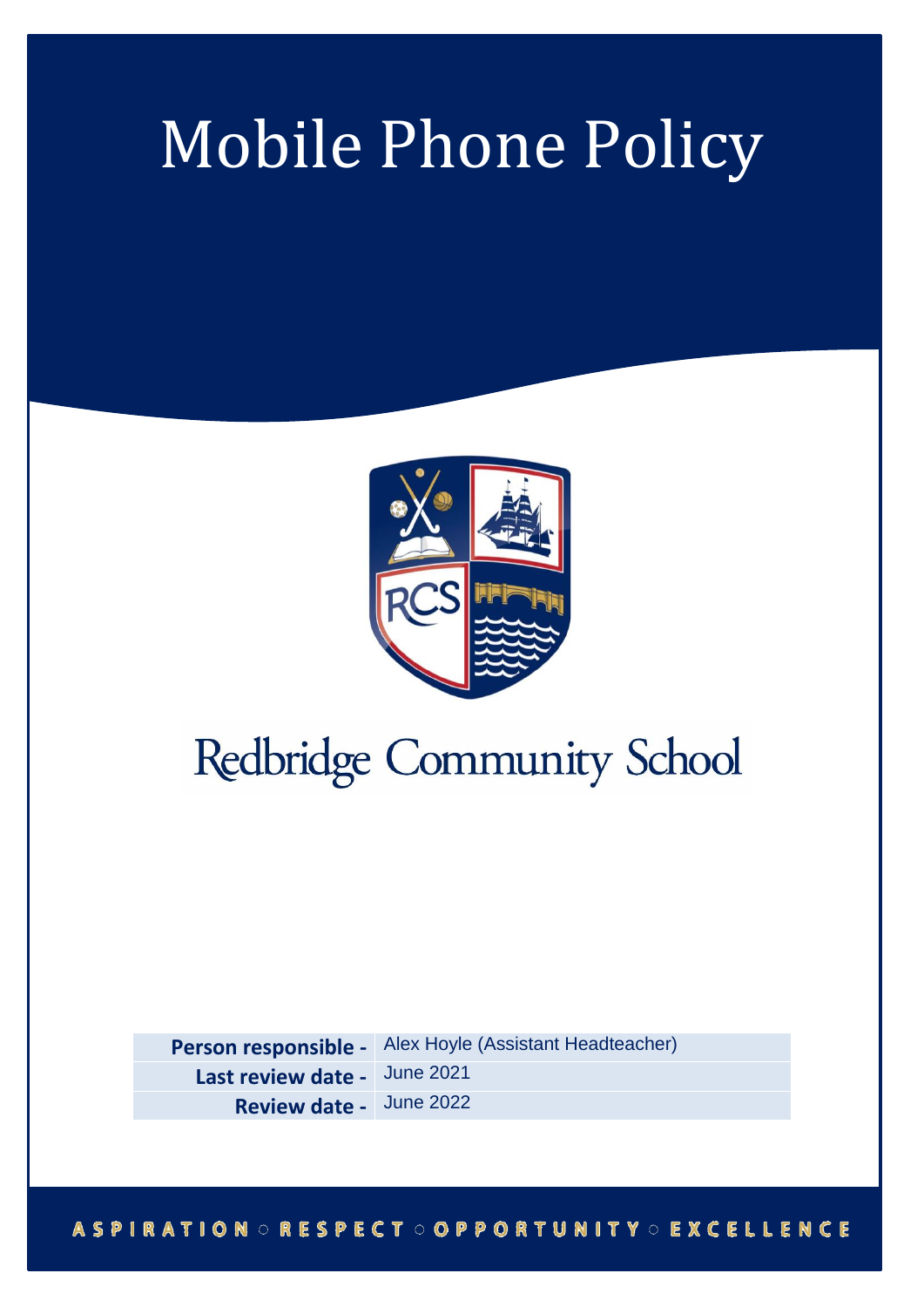| <b>Contents</b> |                        |        |
|-----------------|------------------------|--------|
| 1.              | Purpose                | Page 3 |
| 2.              | Rationale              | Page 3 |
| 3.              | Responsibility         | Page 3 |
| 4.              | <b>Acceptable Uses</b> | Page 4 |
| 5.              | Unacceptable Uses      | Page 4 |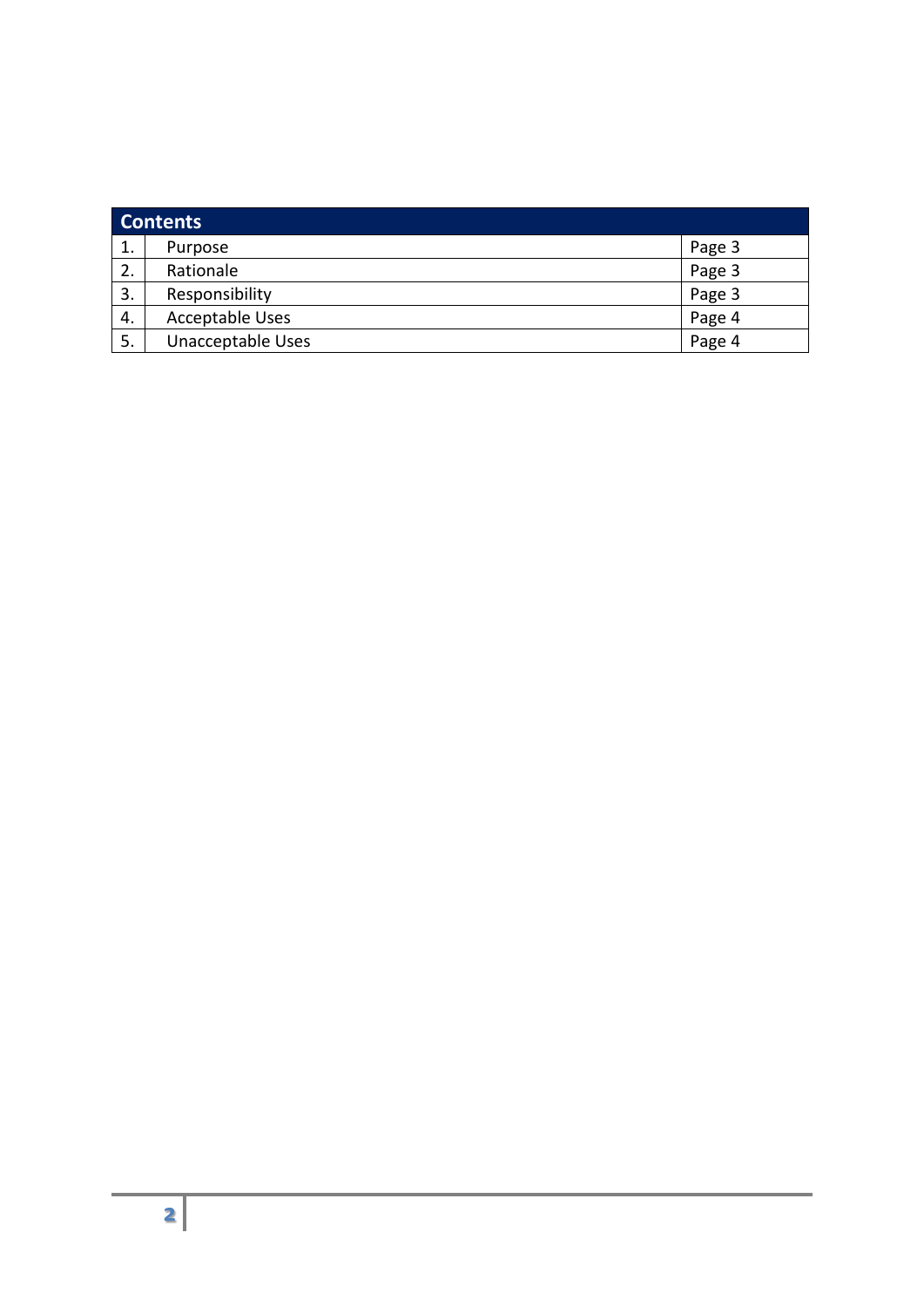# **1. Purpose**

**1.1.** This Acceptable Use Policy is designed to ensure that potential issues involving mobile phones can be clearly identified and addressed, ensuring the benefits that mobile phones provide can continue to be enjoyed by our students.

**1.2.** Redbridge Community School has established the following Acceptable Use Policy for mobile phones that provides teachers, students, parents and carers guidelines and instructions for the appropriate use of mobile phones during school hours.

**1.3.** Students, their parents or carers must read and understand the Acceptable Use Policy as a condition upon which permission is given to bring mobile phones to school.

**1.4.** The Acceptable Use Policy for mobile phones also applies to students during school excursions, camps and extra-curricular activities both in school and off-site.

#### **2. Rationale**

**2.1.** The school recognises that personal communication through mobile technologies is an accepted part of everyday life but that such technologies need to be used well.

#### **2.2.** Personal safety and security

Our School accepts that parents/carers give their children mobile phones to protect them from everyday risks involving personal security and safety. It is acknowledged that providing a child with a mobile phone gives parents reassurance that they can contact their child if they need to speak to them urgently.

#### **3. Responsibility**

**3.1.** It is the responsibility of students who bring mobile phones to school to abide by the guidelines outlined in this document.

**3.2.** The decision to provide a mobile phone to their children should be made by parents or carers. It is incumbent upon parents to understand the capabilities of the phone and the potential use/misuse of those capabilities.

**3.3.** Parents/carers should be aware that if their child takes a mobile phone to school it is assumed household insurance will provide the required cover in the event of loss or damage. The school cannot accept responsibility for any loss, damage or costs incurred due to its use.

**3.4.** Parents/carers are reminded that in cases of emergency, the school office remains the most appropriate point of contact and can ensure your child is reached quickly and assisted in any relevant way. Passing on messages through school reception also reduces the likelihood of disrupting lessons inadvertently.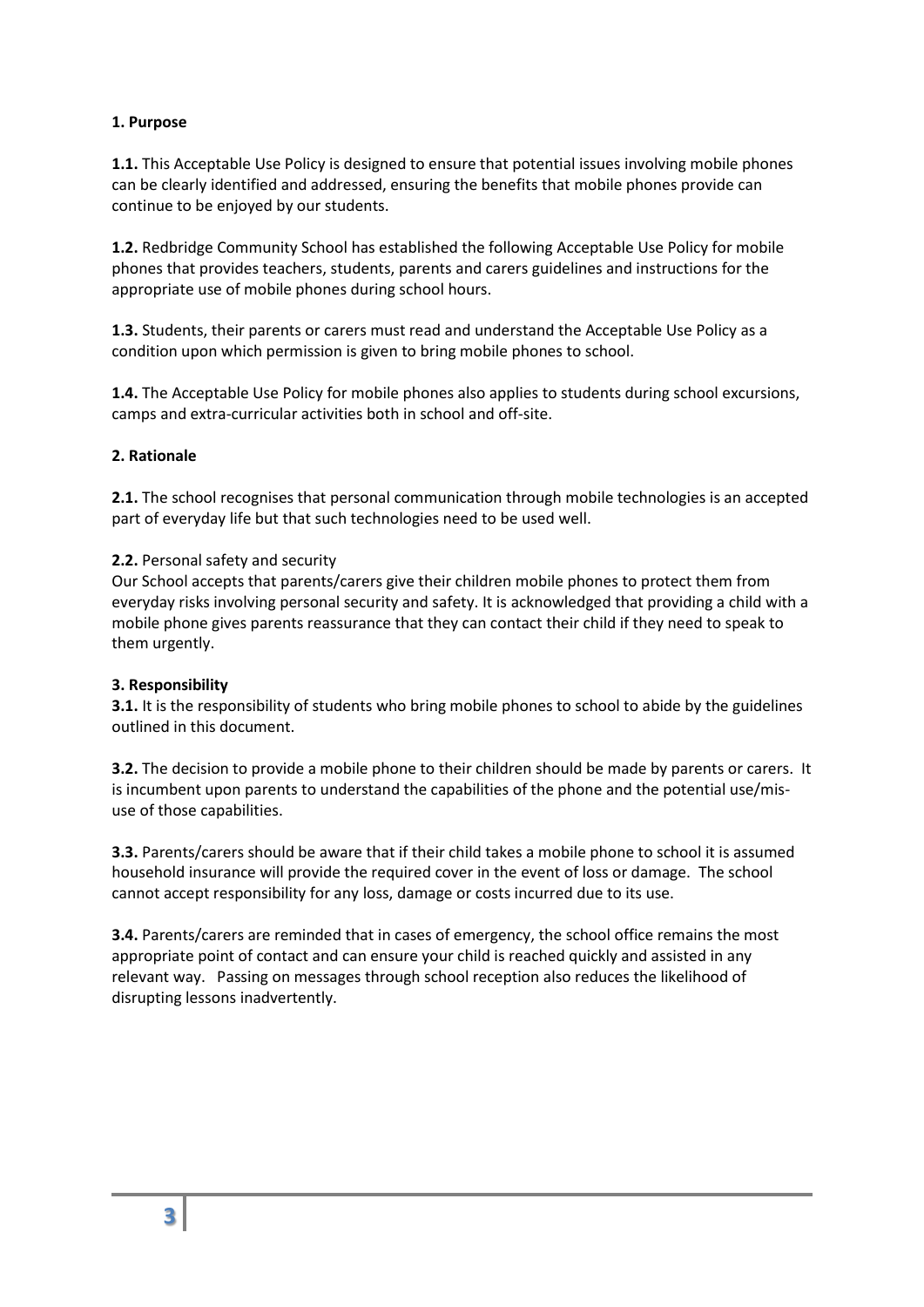#### **4. Acceptable Uses**

**4.1.** Mobile phones should be switched off and kept out of sight during classroom lessons and while moving between lessons. Devices may only be used if they are part of the lesson or to record homework or to access Google classroom.

**4.2.** Students are permitted to use their mobile phones before 8.40am, during first break (11:00 am – 11:20 am) and second break (12:20 pm – 12:45 pm). At 2.45pm students are free to use their mobile phones again.

**4.3.** Mobile phones should not be used in any manner or place that is disruptive to the normal routine of the school.

**4.4.** Students should protect their phone numbers by only giving them to close friends. This can help protect the student's number from falling into the wrong hands and guard against the receipt of insulting, threatening or unpleasant voice, text and picture messages.

**4.5.** The school recognises the importance of emerging technologies present in modern mobile phones. Teachers may wish to utilise these functions to aid teaching and learning and students may have the opportunity to use their mobile phones in the classroom. On these occasions students may use their mobile phones in the classroom when express permission has been given by the teacher. The use of personal mobile phones in one lesson for a specific purpose does not mean blanket usage is then acceptable.

#### **5. Unacceptable Uses**

**5.1.** Unless express permission is granted, mobile phones should not be used during school lessons, assemblies or any other educational activity.

**5.2.** Students are not allowed to ring parents because they are in trouble, have a problem with another student or are unwell. The school considers this to undermine its systems and could result in a punishment.

**5.3.** Parents should not contact students by mobile phone during the day. Phone calls during lessons, by parents, are extremely disruptive.

**5.4.** Using mobile phones to bully and threaten other students is unacceptable. Cyber bullying will not be tolerated. In some cases it can constitute criminal behaviour. If the use of technology humiliates, embarrasses or causes offence it is unacceptable regardless of whether 'consent' was given.

**5.5.** It is forbidden for students to "gang up" on another student and use their mobile phones to take videos and pictures of acts to denigrate and humiliate that student and then send the pictures to other students or upload it to a website for public viewing. This also includes using mobile phones to photograph or film any student or member of staff without their consent. It is a criminal offence to use a mobile phone to menace, harass or offend another person.

**5.6.** Mobile phones are not to be used in changing rooms or toilets or used in any situation that may cause embarrassment or discomfort to their fellow students, staff or visitors to the school.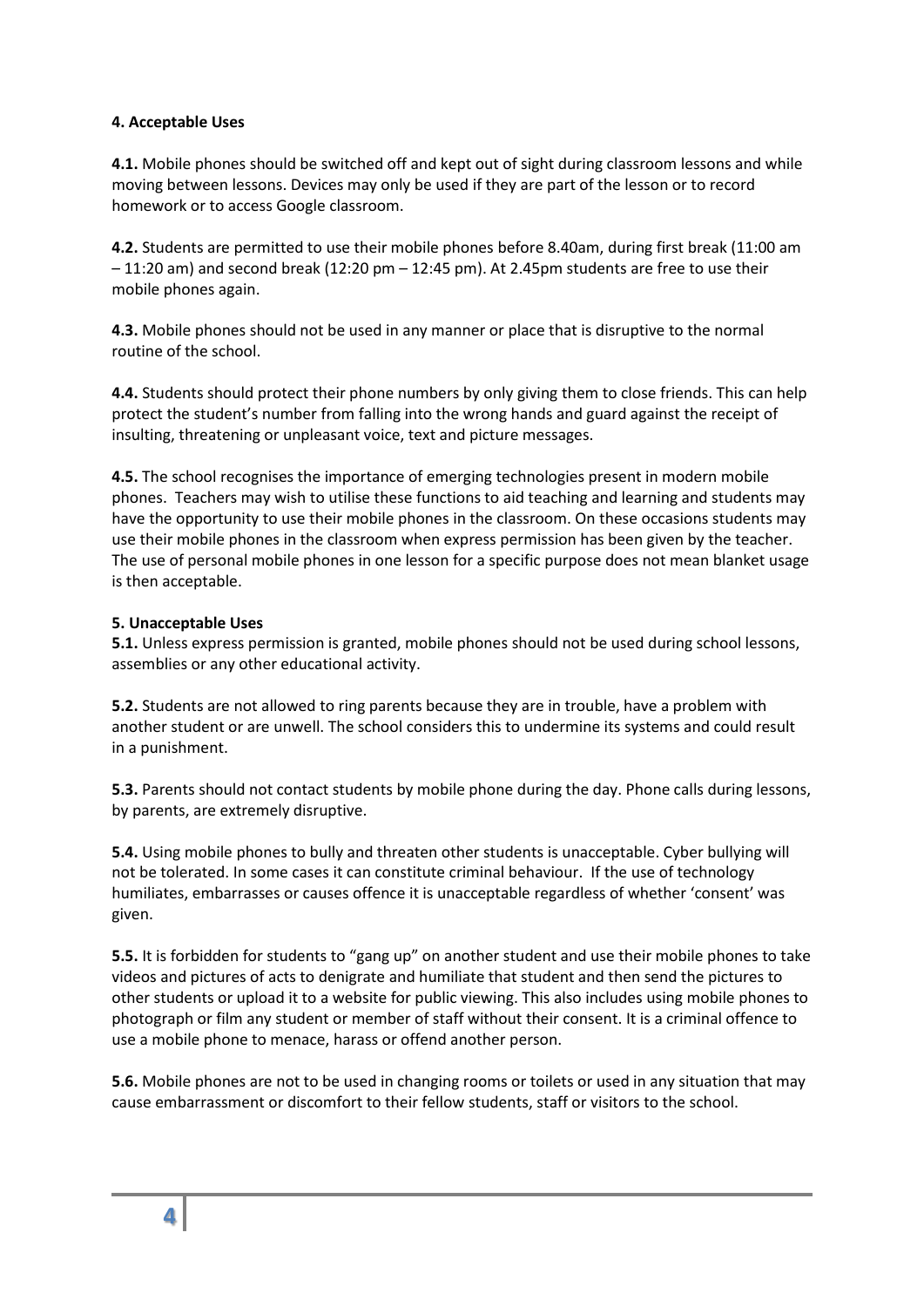**5.7.** Should there be disruption to lessons caused by a mobile phone; the responsible student may face disciplinary actions as sanctioned by the Headteacher. This may include a mobile phone ban in school.

**5.8.** .It is unacceptable to take a picture of a member of staff without their permission. In the event that this happens the student will be asked and expected to delete those images. The responsible student may face disciplinary actions, as sanctioned by the Headteacher.

# **6. Theft or damage**

**6.1.** Mobile phones that are found in the school and whose owner cannot be located should be handed to front office reception.

**6.2.** The school accepts no responsibility for replacing lost, stolen or damaged mobile phones.

**6.3.** The school accepts no responsibility for students who lose or have their mobile phones stolen while travelling to and from school.

**6.4.** It is strongly advised that students use passwords/pin numbers to ensure that unauthorised phone calls cannot be made on their phones (e.g. by other students, or if stolen). Students must keep their password/pin numbers confidential. Mobile phones and/or passwords may not be shared.

# **7. Inappropriate conduct**

**7.1.** Mobile phones are banned from all examinations. Students are expected to hand phones to invigilators before entering the exam hall. Any student found in possession of a mobile phone during an examination will have that paper disqualified. Such an incident may result in all other exam papers being disqualified.

**7.2.** Students with mobile phones may not engage in personal attacks, harass another person or post private information about another person. Students using mobile phones to bully other students will face disciplinary action. [It should be noted that it is a criminal offence to use a mobile phone to menace, harass or offend another person. As such, the school may consider it appropriate to involve the police.]

**7.3.** Students must ensure that files stored on their phones do not contain violent, degrading, racist or pornographic images. The transmission of such images is a criminal offence. Similarly, 'sexting' – which is the sending of personal sexual imagery - is also a criminal offence.

#### **8. Sanctions**

**8.1.** Headteachers and staff authorised by them have a statutory power to search pupils or their possessions.

**8.2.** Students who infringe the rules set out in this document could face having their phones confiscated by teachers. If the phone is being used inappropriately the student must give it to a teacher if requested.